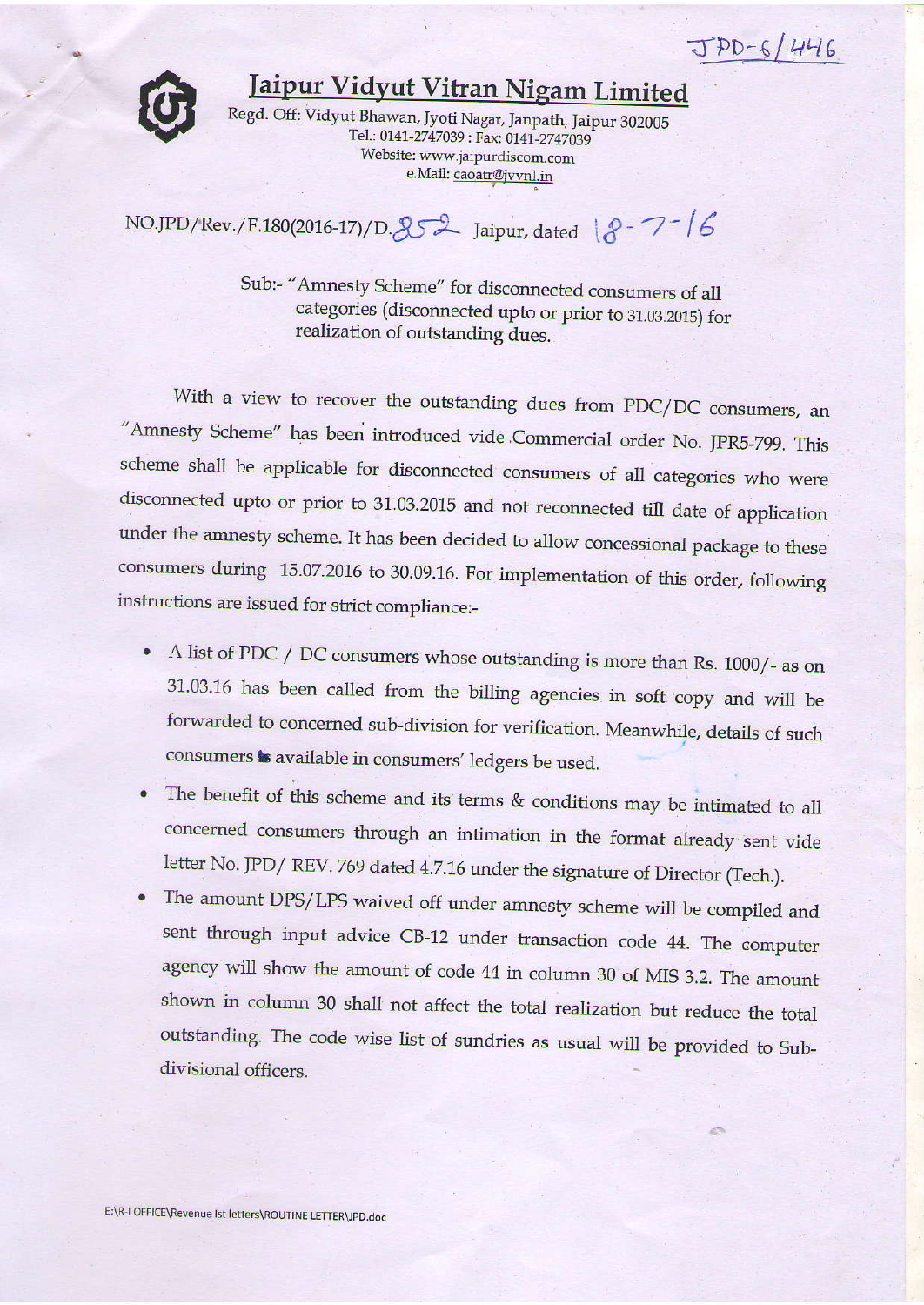The computer agency will prepare the following Journal Vouchers and sent it along with MIS 3.1 & 3.2 to Circle AO:-

| Debit-  | DPS/LPS waived off under<br><b>Amnesty Scheme.</b>  | Code 78.827           |
|---------|-----------------------------------------------------|-----------------------|
| Credit- | Sundry debtors for sale of power<br>(BD) Categories | Code 23.101 to 23.116 |

- The debit of amount of interest recoverable from these consumers is to be sent to the computer agency under code 30 in input advice CB-4 whereas amount of interest waived off under amnesty scheme will be sent under the transaction code 44 in input advice CB-12.
- The weekly progressive report of the scheme will be sent to this office via mail on caoatr@jvvnl.in on every Monday in evening in the proforma attached in Annexure "A".

Merci force univers -

Copy to the following for information and necessary action:-

- The Chief Engineer ( 1.
- ), JVVNL/JDVVNL/AVVNL Jaipur/  $2.$ The Chief Accounts Officer ( Jodhpur / Ajmer

),  $JPD$ ,

- The Superintending Engineer (O&M/JCC/JPDC), JPD\_ 3. for circulating it to the offices under his control.
- $4.$ The Superintending Engineer (IT), JPD, Jaipur with request to kindly upload this circular on Jaipur Discom website.
- The Sr. Accounts Officer/Accounts Officer (O&M/JCC/JPDC), JPD, 5.
- 6. TA/PA to MD/ Director ( ), JPD, Jaipur
- M/s Data Infosys Ltd. / M/s BCITS Pvt. Ltd./HCL Infosystem Ltd., Jaipur. 7.

Afera Por Worman